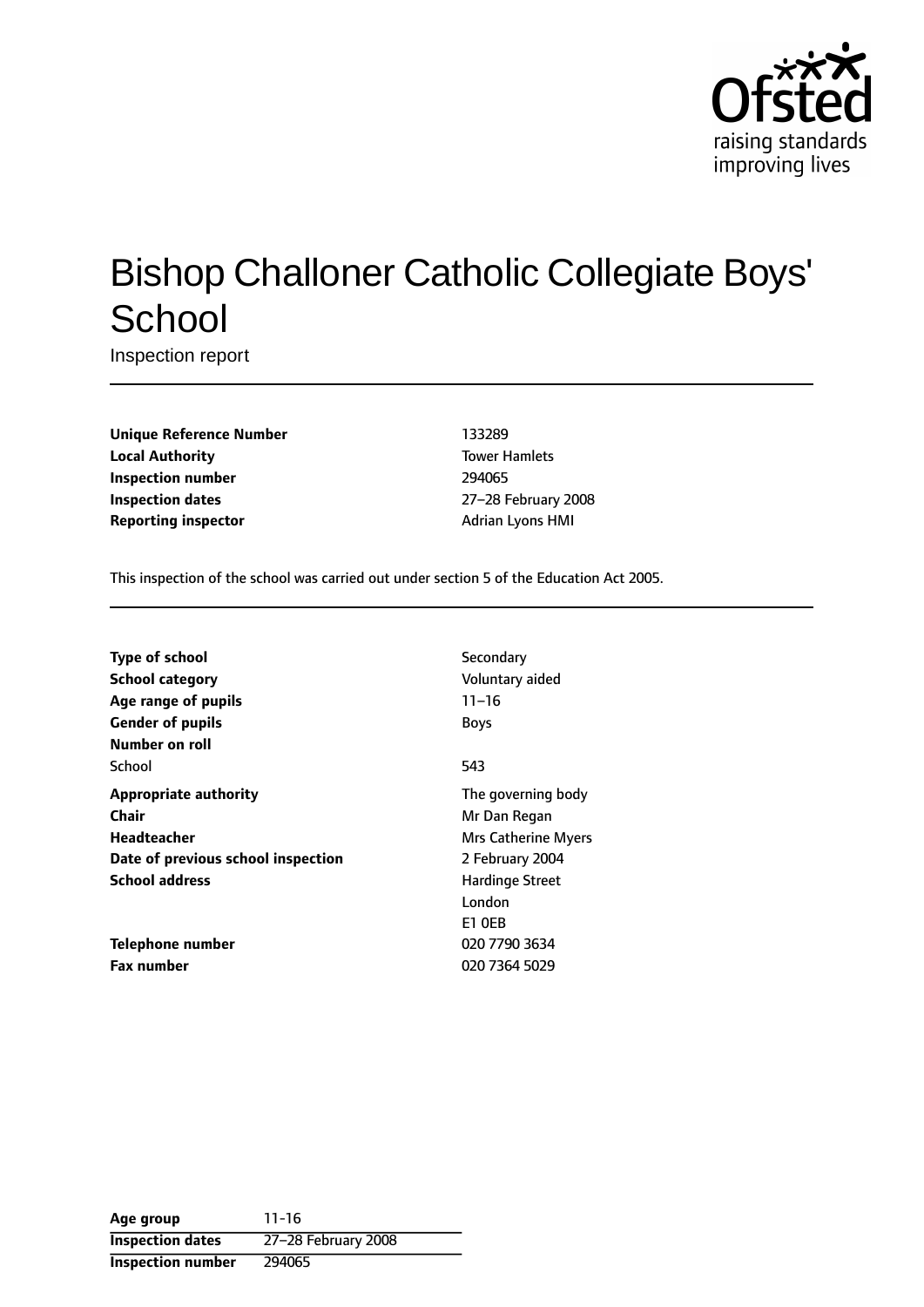© Crown copyright 2008

.

#### Website: www.ofsted.gov.uk

This document may be reproduced in whole or in part for non-commercial educational purposes, provided that the information quoted is reproduced without adaptation and the source and date of publication are stated.

Further copies of this report are obtainable from the school. Under the Education Act 2005, the school must provide a copy of this report free of charge to certain categories of people. A charge not exceeding the full cost of reproduction may be made for any other copies supplied.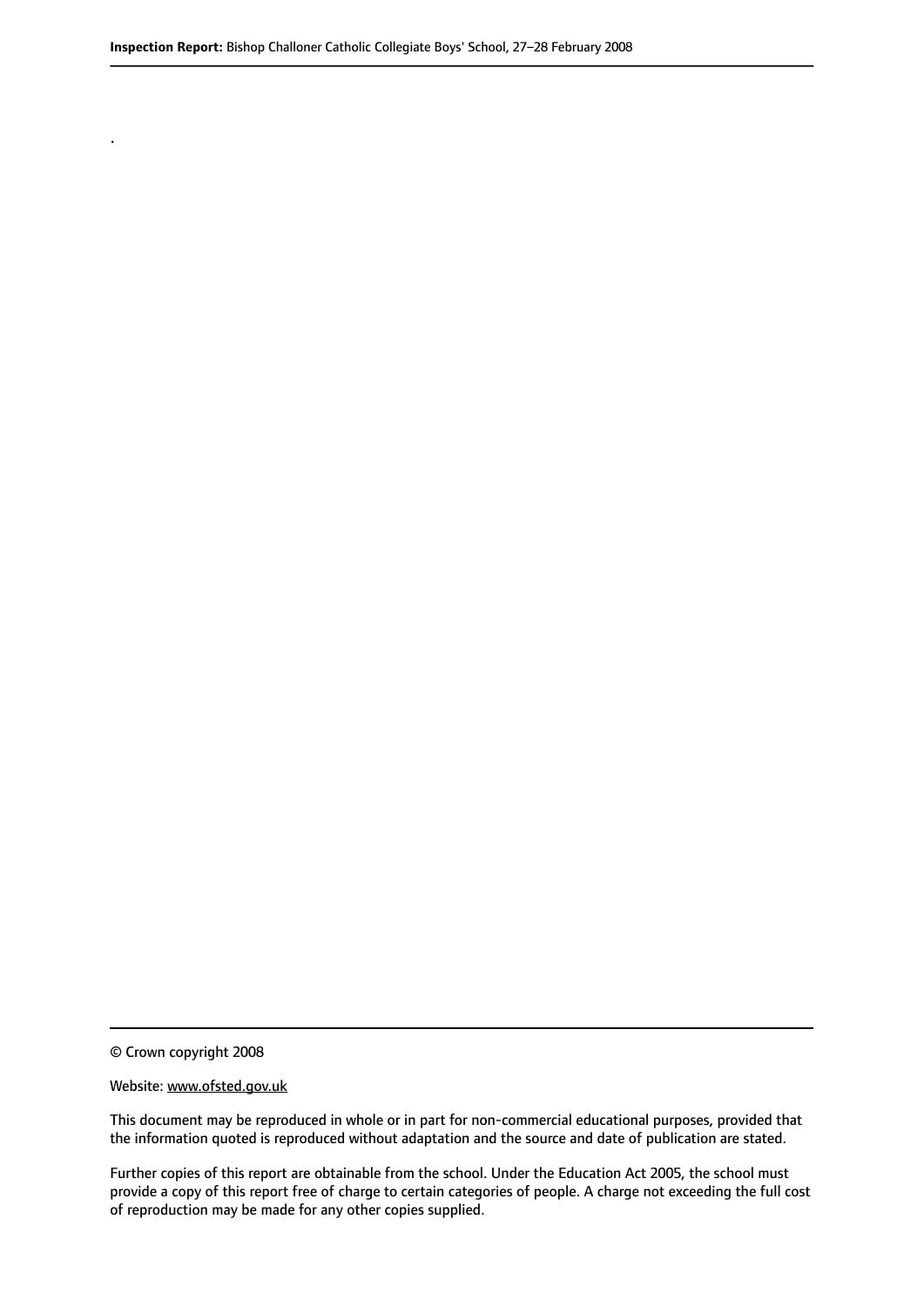# **Introduction**

The inspection was carried out jointly with the inspection of the partner girls' school by a team of two of Her Majesty's Inspectors and five Additional Inspectors.

# **Description of the school**

Bishop Challoner Catholic Collegiate Schools are a federation comprising an 11-18 girls' school with a mixed sixth form and an 11-16 boys' school. Boys and girls are taught separately. An executive headteacher oversees the leadership and management of both schools. There are common heads of faculties and teaching teams.

At the time of the last inspection the boys' school had only Years 7 to 9. The school shares a single governing body and an executive headteacher with the Bishop Challoner Girls' School. Together with that school, it is undergoing a £40 million construction programme following the creation of 'The Learning Village'. The great majority of the boys are of the Christian faith, predominantly Catholic. A small proportion of boys come from other world faiths. Approximately a quarter of boys are White British and nearly three quarters are from minority ethnic backgrounds. Predominant groups are of African, Caribbean and other White heritages. The proportion of boys who speak English as an additional language is well above the national average. The student body represents 73 different languages.

Nearly a quarter of the boys have learning difficulties and/or disabilities; this is above average as is the proportion of boys who have a statement of educational need. More students leave before the end of Year 11 and join after the beginning of Year 7 than is usual in most schools.

The school has received a range of awards including Artsmark, Sportsmark and for Extended School. In addition, the school has received a national award from the Lithuanian government for its work with Lithuanian students. The school gained sports college status in 2007.

## **Key for inspection grades**

| Grade 1 | Outstanding  |
|---------|--------------|
| Grade 2 | Good         |
| Grade 3 | Satisfactory |
| Grade 4 | Inadequate   |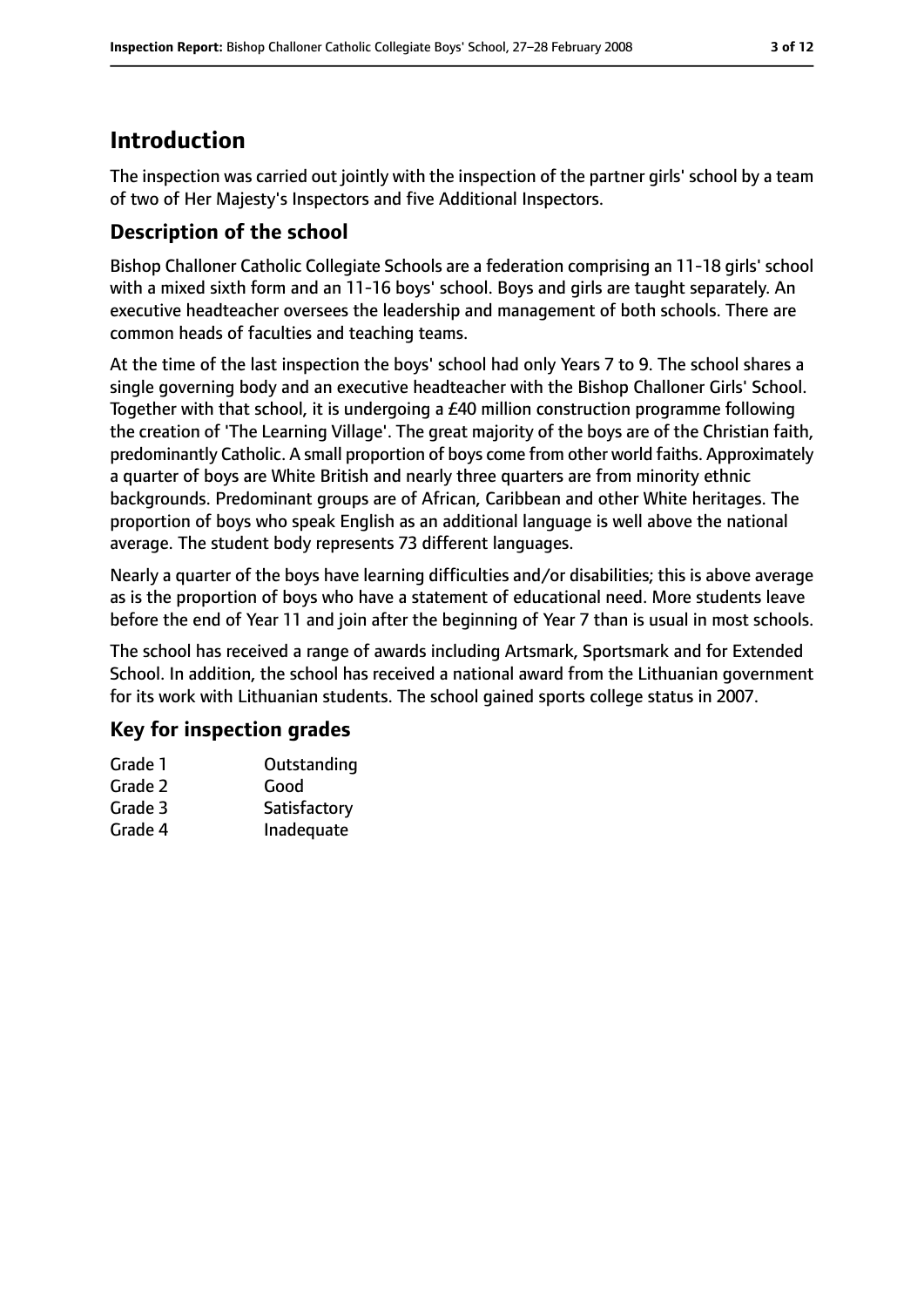# **Overall effectiveness of the school**

#### **Grade: 2**

This is a good and improving school. It has some outstanding features and excels in helping students to develop as individuals. The outstanding leadership of the executive headteacher has made a significant contribution to transforming the lives of learners. The school provides a haven where everyone is valued and different cultures are celebrated. It is very aware of its role in the local community and endeavours to be responsive to its needs.

It is highly inclusive and seeks to ensure that within its Catholic tradition all students from different faiths and ethnic backgrounds are respected and achieve well. Community cohesion has been nationally recognised as exemplary; it is well thought out and very strategically implemented. This has a positive impact not only on students within the school but also extends out to the local community.

Creative partnerships such as between the English and physical education faculties have had a very positive impact on students' writing in Year 10. Whilst it is too early to measure the impact of the recently awarded sports specialism, one innovative development has been the establishment of an athletics academy based at the school.

Senior leaders have been very effective in ensuring outstanding care, guidance and support and a productive learning environment is created for students. Self-evaluation is generally accurate; however, it sometimes lacks consistency in identifying priorities for improvement. The accommodation is undergoing a major rebuild and this has caused considerable disruption, which has been well managed.

The students overall make good progress and standards are average. For the last two years their achievement, when compared to studentsin similarschools, has been amongst the highest nationally. However, progress in mathematics and science has been only satisfactory in Years 7 to 9 and this is being addressed by senior leaders. The curriculum in Years 10 and 11 has been used to meet the needs and interests of students to maximise their opportunities to gain qualifications. As a result the proportion of students gaining at least five GCSEs at grade C or above is very high but when English and mathematics are included this proportion is below average.

The curriculum, enhanced by valuable support from City of London businesses, is excellent in Years 10 and 11 with a wide choice of courses on offer. In Years 7 to 9 it is being reviewed. New schemes of work are in place but in lessons the curriculum does not always build on the skills, knowledge and understanding students already have. Teaching is usually at least satisfactory and often good. However, learning is always at least good and is the result of many factors beyond just timetabled lessons. Learning takes place in a happy and well-ordered environment. Inspectors were very impressed by the maturity of the students they saw around the school and could easily see why one parent had written: 'Bishop Challoner is a good school. I will recommend it to all my friends and family.'

Care, guidance and support are outstanding. Academic guidance is robust and rigorous. This very effective mentoring and focused intervention has now been introduced in lower years as well. A particularly noteworthy aspect of this guidance is the support provided to parents in understanding the differences between satisfactory and excellent standards of work so they are better able to support their children. The school has worked hard to raise attendance and the results can be seen in improving attendance and punctuality. The school council is very effective in giving students a voice in the school. The number of parents who responded to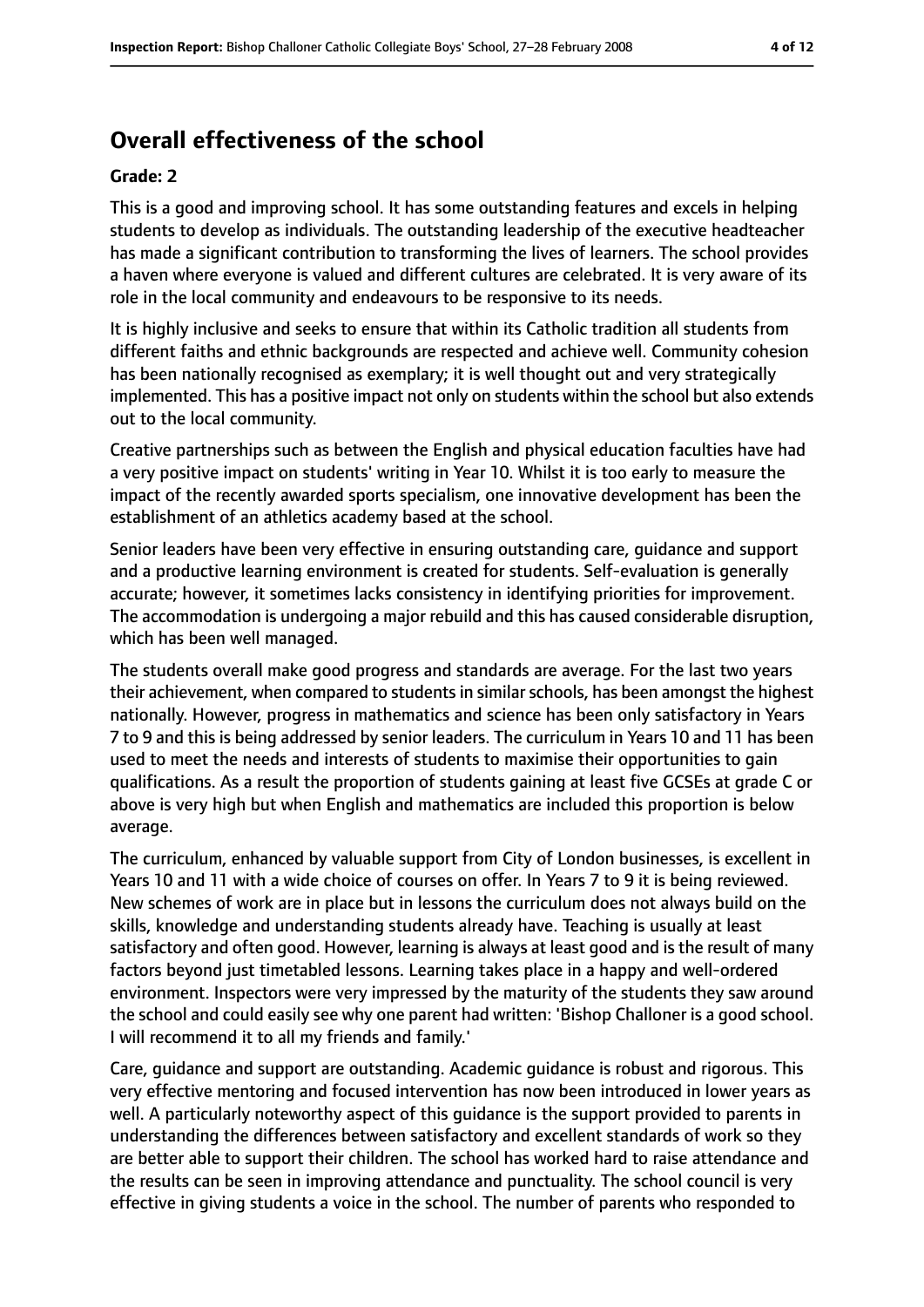the parental questionnaire was relatively low. However, those who did respond were overwhelmingly positive about the work of the school.

#### **What the school should do to improve further**

- Ensure that all lessons use teaching methods that engage students actively and challenge them fully.
- Strengthen the curriculum in Years 7 to 9 to raise standards and achievement.
- Develop the role of leaders so that evaluation is consistently as good as the best in the school.

# **Achievement and standards**

#### **Grade: 2**

Attainment on entry has been improving over time, and is now broadly average. Standards by the end of Year 9 are broadly average in English, and below average in mathematics and science. The progress that students make in Years 7 to 9 is satisfactory overall. These year groups are a focus for improvement work in the school and senior leaders have started work on ensuring that the skills and understanding with which students join the school are built upon.

Students make very rapid progress in Years 10 and 11. The proportion of students achieving five or more GCSE passes is very high. This proportion is below average when these passes include English and mathematics, but is rising rapidly. Overall, standards by the end of Year 11 are broadly average and improving over time.

All groups of students, including those from minority ethnic heritages and those learning English as an additional language, make at least good progress. Additional staff and particularly bilingual support staff, provide very good support, ensuring that explanations are given in home languages and English. The progress of students with learning difficulties is outstanding.

# **Personal development and well-being**

#### **Grade: 1**

The personal development and well-being of the studentsis outstanding. Students are extremely enthusiastic about their school and feel that it meets their needs very well. They are thoughtful, considerate and friendly to other students, teachers and visitors. There is a high degree of racial harmony in this 'Learning Village' community. Students say they can always turn to someone to help them if they have either personal difficulties or concerns about their school work. They enjoy their learning and behave exceptionally well in lessons and around the site. Attendance rates have improved since the last inspection because there are very strong systems and strategies in place to monitor and support students.

The spiritual, moral, social and cultural development of students is excellent. There are many opportunities for them to think about ideas, actions and their consequences. There is a very strong sense of community within the school, promoted both through the Catholic ethos and through carefully structured opportunities such as the school council and restorative justice meetings.

Students have an outstanding sense of responsibility both to the community and to the environment, being mindful of the need to conserve the earth's resources. The school's outstanding contribution to the community has been recognised by winning the local area partnership contract for youth and community work. Students gain confidence and new skills through involvement in extensive extra-curricular activities, ranging from Irish dancing to anger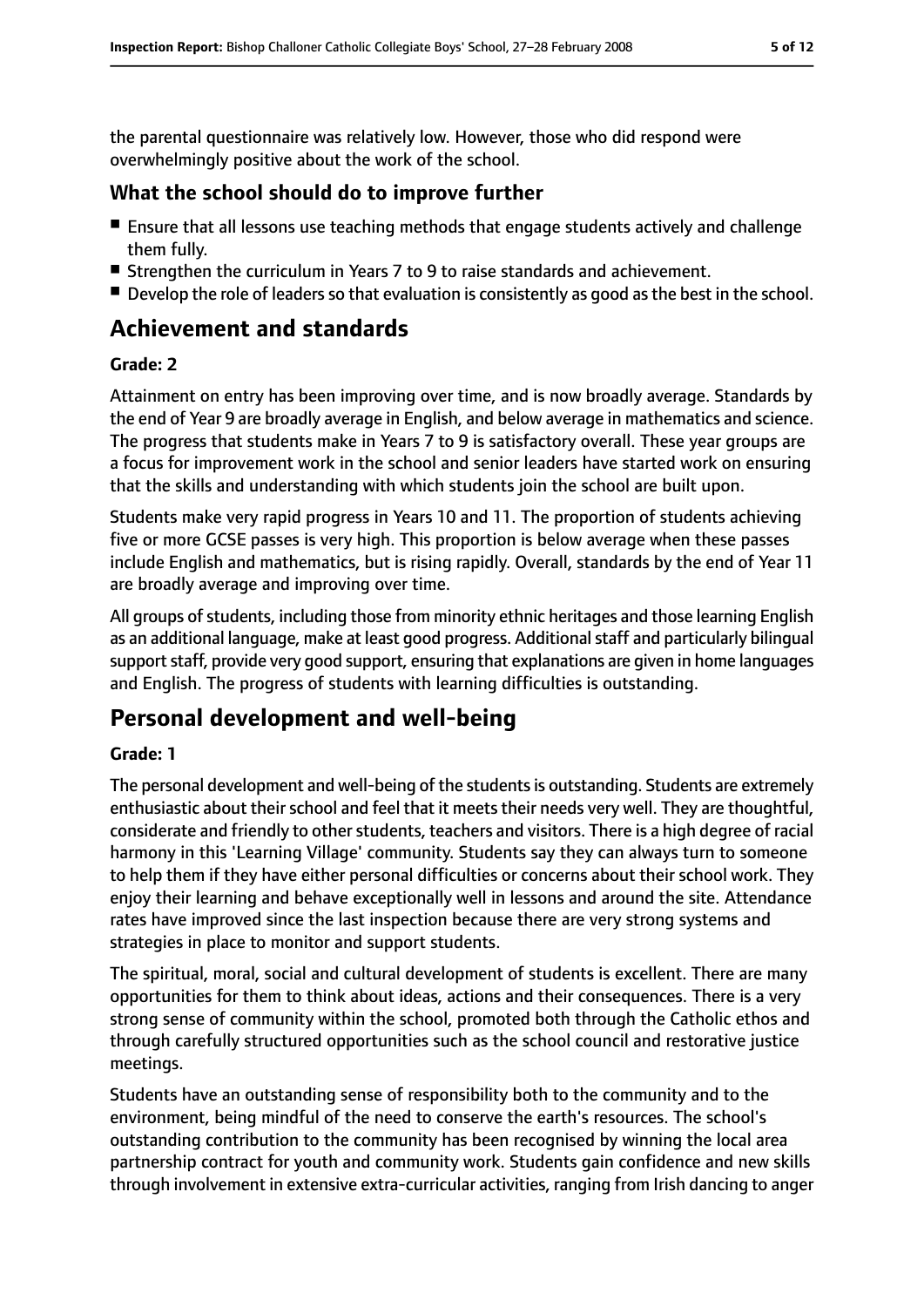management courses. The majority of students eat healthily and take sufficient exercise. They know how to stay safe. Students' involvement in work-related and economic awareness programmes and the improving quality of their key skills prepare them well for later life.

# **Quality of provision**

## **Teaching and learning**

#### **Grade: 2**

Teaching and learning are good. Learning is greatly enhanced by the wide range of opportunities provided for students out of the classroom. Additional after school and weekend lessons, highly credible visiting speakers and the success of the school at raising the self-esteem of its students all contribute significantly to the good progress they make. Relationships in lessons are productive. Teachers have very good subject knowledge, which they use to good effect to promote learning. Students are regularly involved in assessing their own and their peers' work and so develop effective self-critical skills. Praise is used extensively to motivate students and teaching assistants work well in partnership with teachers. In many lessons students are fully engaged and levels of enjoyment and motivation are high. Lessons were observed where the teaching was lively, concepts were clearly explained and activities were carefully designed to challenge the students to learn at a swift pace.

In some lessons, however, teaching is mundane rather than engaging. Teachers sometimes dominate classroom talk, which limits the time students are actively learning and they become passive and disengaged learners. Consequently, there are limited opportunitiesforsome students to develop their initiative and independence within lessons. In some lessons, planning does not fully take into account the full range of abilities in the class, with the result that a minority of students are either not challenged enough or struggle to understand. Although examples of very good marking were seen some teachers do not always mark students' books with sufficient care or regularity. This results in some students not knowing well enough what they need to do to improve their work.

## **Curriculum and other activities**

#### **Grade: 2**

The curriculum offered is rich, broad and balanced. The school offers an excellent curriculum in Years 10 and 11 with a broad range of traditional and vocational courses at GCSE. This ensures that students are well prepared for the next stage of education or employment. It is further enhanced by an extensive range of trips and visits that help raise aspirations and develop students' understanding of the wider world and different cultures. Participation in sport and out of lesson activities is high. The citizenship programme offers valuable opportunities for engagement with the local and international community.

The vocational aspect of the curriculum has been planned on the basis of an analysis of local employment needs and opportunities to maximise students' economic well-being. There is a well thought out analysis of the barriers to students' achievement which the curriculum seeks to overcome, such as by mentoring by business partners and senior leaders of Year 11 students. A wide range of subjects includes examinations in 14 community languages and the school is working to develop a new qualification to address the current national gap in provision for Lithuanian students.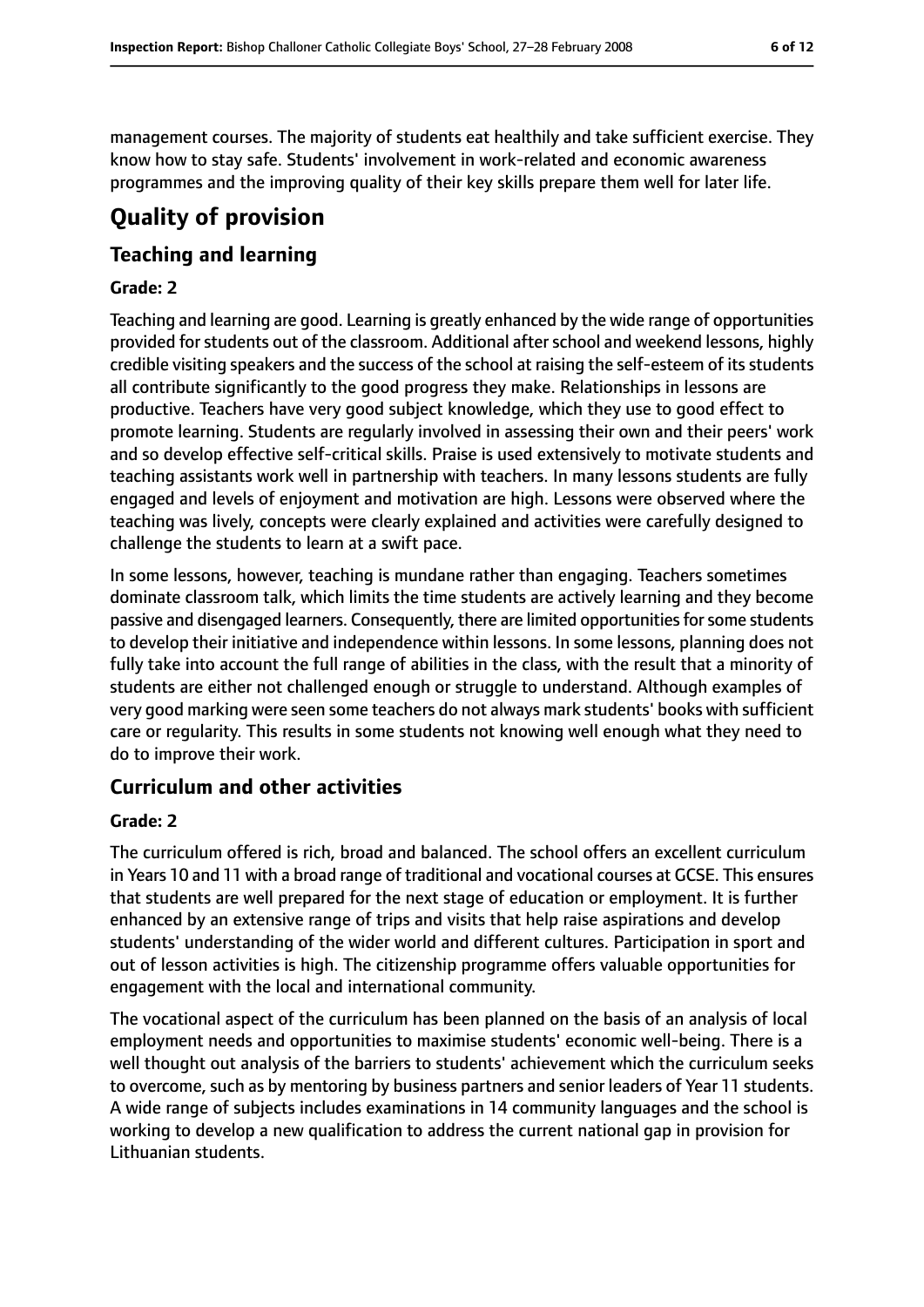The curriculum planning in Years 7 to 9 does not ensure students are sufficiently challenged or take into account their previous learning, and this has had an impact on achievement. Senior leaders are already addressing this through reviewing schemes of work.

## **Care, guidance and support**

#### **Grade: 1**

Outstanding quality of care, guidance and support ensures students' well-being. It promotes their personal development extremely effectively and helps them achieve well. Students benefit greatly from support from the school counsellors and the chaplain. Those whose first language is not English and those with learning difficulties and disabilities are supported particularly well and make outstanding progress as a result. Students looked after by the local authority and other vulnerable students are also supported particularly well. Provision and support for gifted and talented students is now more focused and is helping to raise standards. The learning support unit provides very well for those students who experience difficulties in mainstream lessons through short term and structured placements. Attendance is above the national average, and there is a rising trend as a result of the school's effective steps to reduce absence and, in particular, unauthorised absence.

The school very effectively analyses information on attainment and progress against academic targets they set for students. This is complemented by excellent mentoring for students in Years 10 and 11 to help them achieve their targets. Building on this success, similar procedures have been introduced for students in Year 9. Targets set in individual education plans for those students with learning difficulties and disabilities are clear, concise and attainable and help teachers plan their lessons accordingly. Similarly, targets for those whose first language is not English are also very effective in this respect. Students are particularly appreciative of the information, advice and guidance in relation to the next stages of their education or career progression.

# **Leadership and management**

#### **Grade: 2**

Leadership and management are good. The executive headteacher has a clear vision for the school which is shared and supported by the students, staff and the governing body. The leadership of the headteacher is visionary and outstanding. This is demonstrated in the drive to establish 'The Learning Village', which has improved the education and life chances of the students in her care. Effective action has been taken by the leadership team to bring about improvements in the areas reported at the last inspection.

The school's assessment of its strengths and weaknesses is broadly accurate. At subject level, middle leaders undertake self review, but there remain inconsistencies in how effectively they recognise the priorities for development.

The extent to which the school promotes equal opportunities and inclusion of all learners is a central feature of its work. It has strengths in its provision for students with individual needs and places high value on the support and care of all students in a Christian and caring community.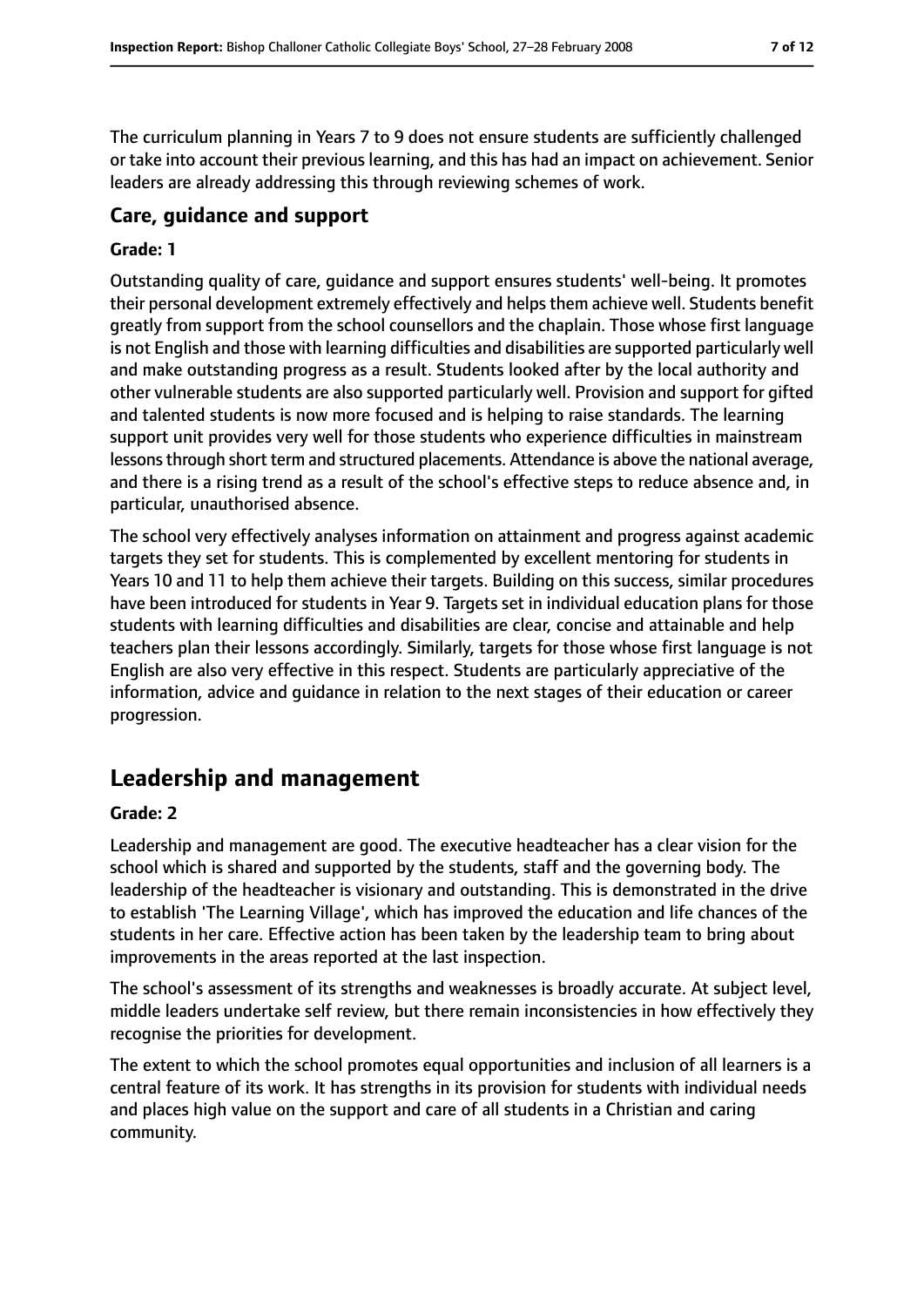Governance is very effective because governors work closely with the school and know precisely its strengths and weaknesses. As a result, the governing body has an excellent strategic overview and provides effective challenge and guidance for senior leaders.

The school's financial management is secure, budgets are tightly controlled and resources are well deployed overall to achieve good value for money.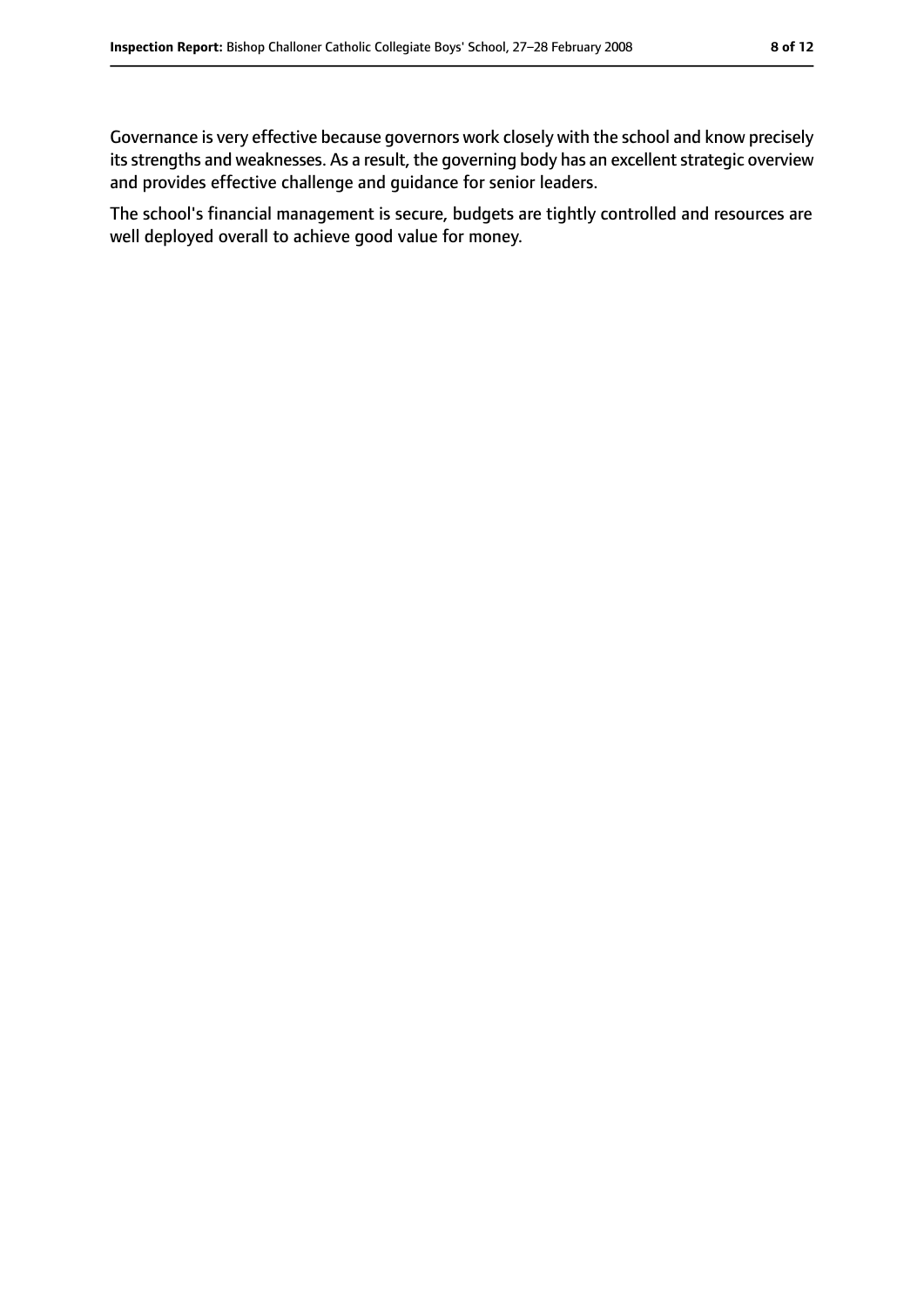**Any complaints about the inspection or the report should be made following the procedures set out in the guidance 'Complaints about school inspection', which is available from Ofsted's website: www.ofsted.gov.uk.**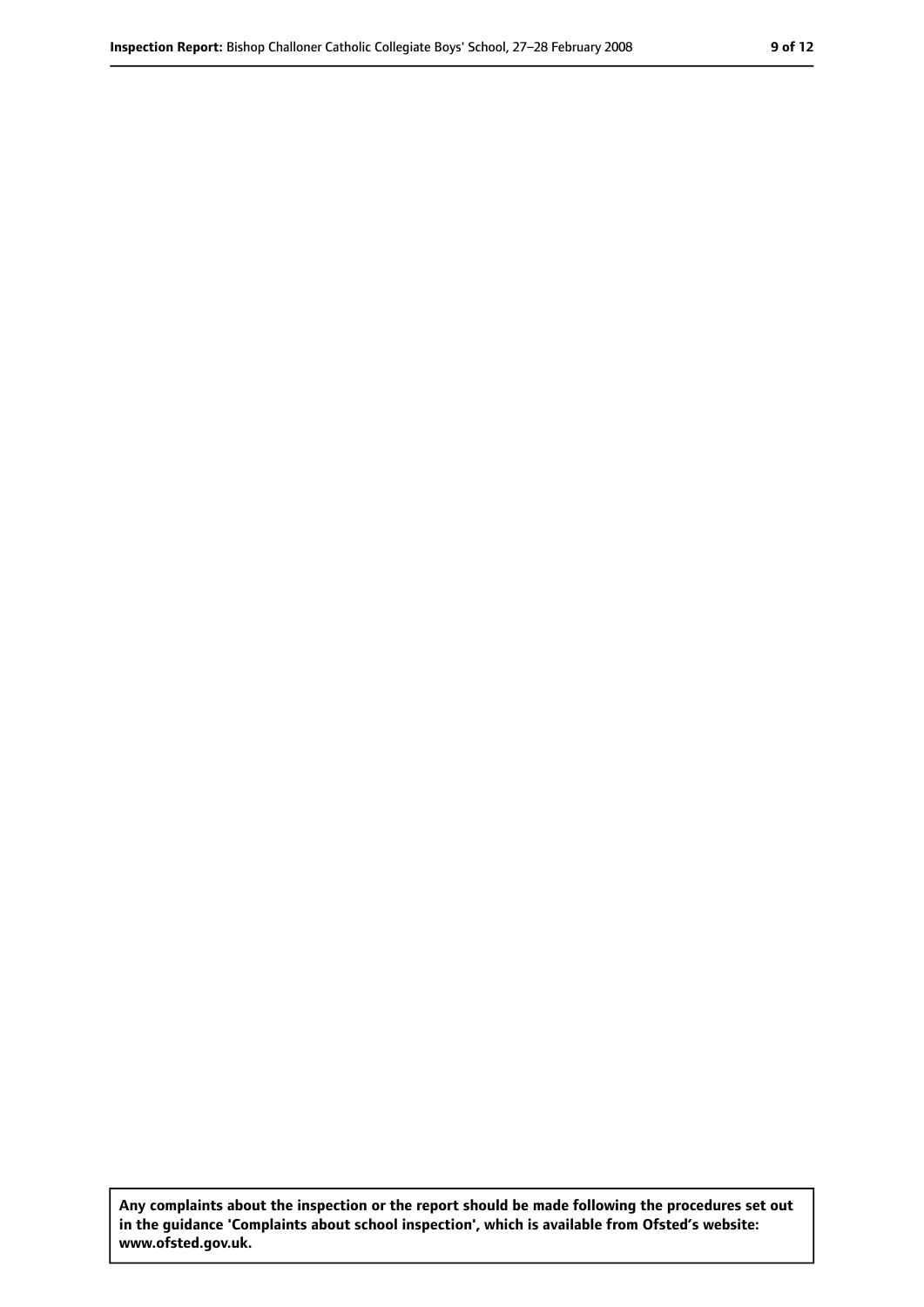# **Inspection judgements**

| $^{\backprime}$ Key to judgements: grade 1 is outstanding, grade 2 good, grade 3 satisfactory, and | <b>School</b>  |
|----------------------------------------------------------------------------------------------------|----------------|
| arade 4 inadeguate                                                                                 | <b>Overall</b> |

## **Overall effectiveness**

| How effective, efficient and inclusive is the provision of education, integrated<br>care and any extended services in meeting the needs of learners? |     |
|------------------------------------------------------------------------------------------------------------------------------------------------------|-----|
| Effective steps have been taken to promote improvement since the last<br>inspection                                                                  | Yes |
| How well does the school work in partnership with others to promote learners'<br>well-being?                                                         |     |
| The capacity to make any necessary improvements                                                                                                      |     |

## **Achievement and standards**

| How well do learners achieve?                                                                               |  |
|-------------------------------------------------------------------------------------------------------------|--|
| The standards <sup>1</sup> reached by learners                                                              |  |
| How well learners make progress, taking account of any significant variations between<br>groups of learners |  |
| How well learners with learning difficulties and disabilities make progress                                 |  |

# **Personal development and well-being**

| How good is the overall personal development and well-being of the<br>learners?                                  |  |
|------------------------------------------------------------------------------------------------------------------|--|
| The extent of learners' spiritual, moral, social and cultural development                                        |  |
| The extent to which learners adopt healthy lifestyles                                                            |  |
| The extent to which learners adopt safe practices                                                                |  |
| How well learners enjoy their education                                                                          |  |
| The attendance of learners                                                                                       |  |
| The behaviour of learners                                                                                        |  |
| The extent to which learners make a positive contribution to the community                                       |  |
| How well learners develop workplace and other skills that will contribute to<br>their future economic well-being |  |

## **The quality of provision**

| How effective are teaching and learning in meeting the full range of the<br>learners' needs?            |  |
|---------------------------------------------------------------------------------------------------------|--|
| How well do the curriculum and other activities meet the range of needs  <br>and interests of learners? |  |
| How well are learners cared for, guided and supported?                                                  |  |

#### **Annex A**

 $^1$  Grade 1 - Exceptionally and consistently high; Grade 2 - Generally above average with none significantly below average; Grade 3 - Broadly average to below average; Grade 4 - Exceptionally low.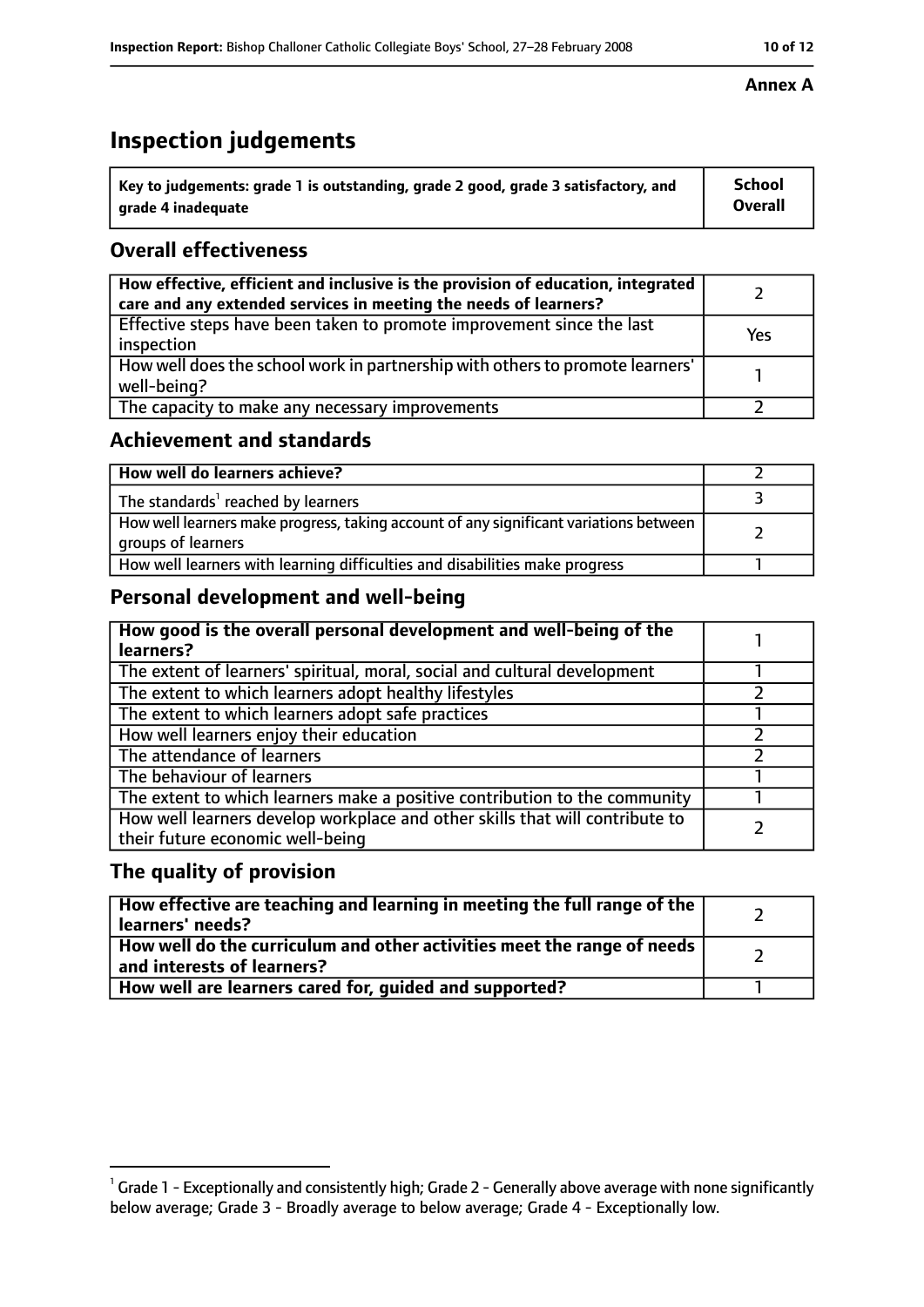#### **Annex A**

# **Leadership and management**

| How effective are leadership and management in raising achievement<br>and supporting all learners?                                              |           |
|-------------------------------------------------------------------------------------------------------------------------------------------------|-----------|
| How effectively leaders and managers at all levels set clear direction leading<br>to improvement and promote high quality of care and education |           |
| How effectively leaders and managers use challenging targets to raise standards                                                                 |           |
| The effectiveness of the school's self-evaluation                                                                                               |           |
| How well equality of opportunity is promoted and discrimination tackled so<br>that all learners achieve as well as they can                     |           |
| How effectively and efficiently resources, including staff, are deployed to<br>achieve value for money                                          |           |
| The extent to which governors and other supervisory boards discharge their<br>responsibilities                                                  |           |
| Do procedures for safequarding learners meet current government<br>requirements?                                                                | Yes       |
| Does this school require special measures?                                                                                                      | <b>No</b> |
| Does this school require a notice to improve?                                                                                                   | No        |